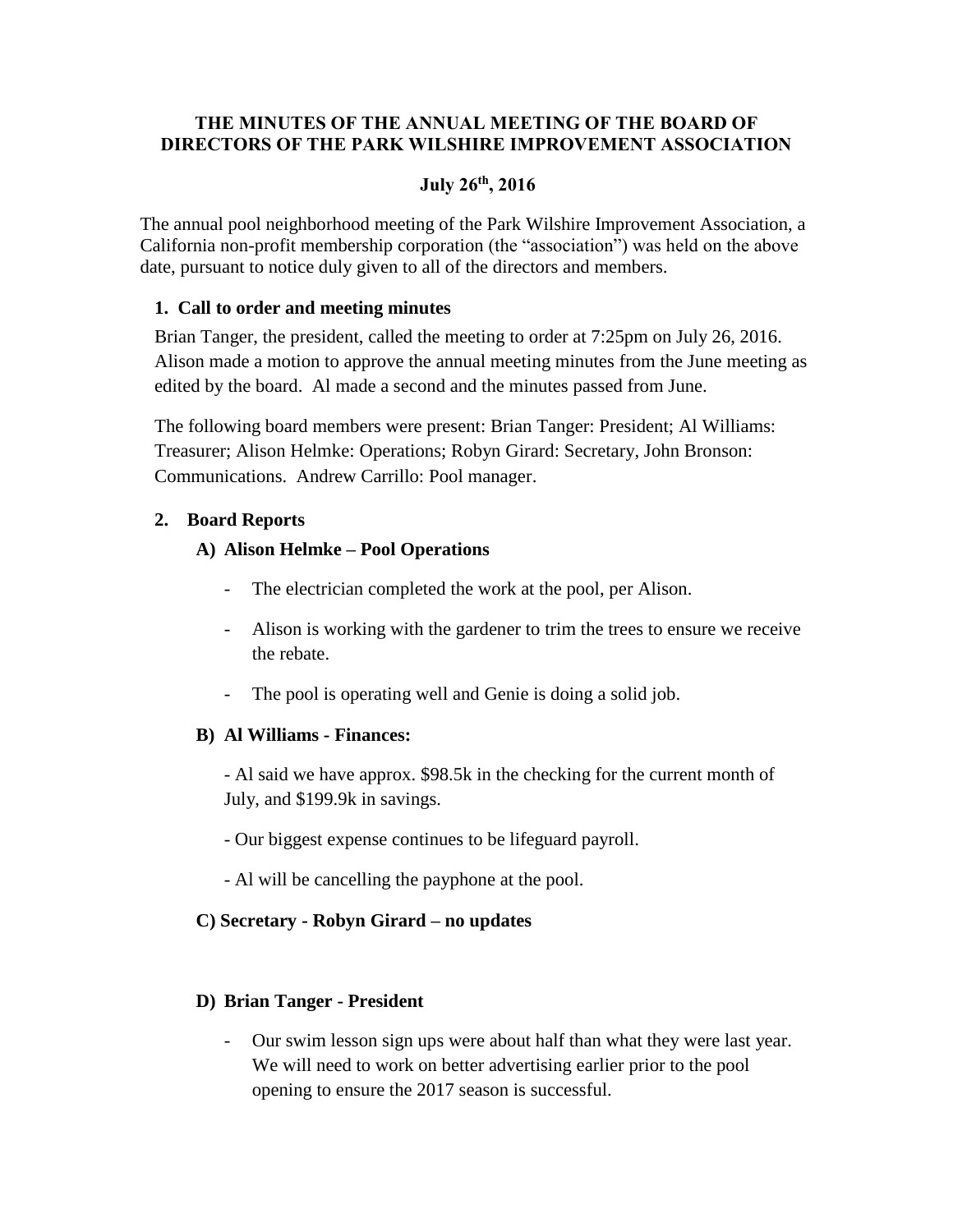- Andrew will work with the lifeguards to take better charge at the gate to ensure only members are coming in as this was a board concern that was raised.
- Brian informed us there are a few residents in the pool area who want to join late. The board approved these families to join at a discounted rate. Al made a motion for families who join late can pay the prorated rate. Alison made a second and the board passed the motion.

## **E) John Bronson - Communications**

- John will send out a reminder email blast that there is no glass reminder at the pool and also remind members of the upcoming movie nights and pool party.

#### **3. New Business**

- Al will cancel one recycle bin and add a garbage bin instead as we have too many recycle bins.
- Those who have pool parties should be taking their trash with them.

We adjourned the meeting at 8:31pm.

Respectively Submitted,

Robyn Girard

Secretary